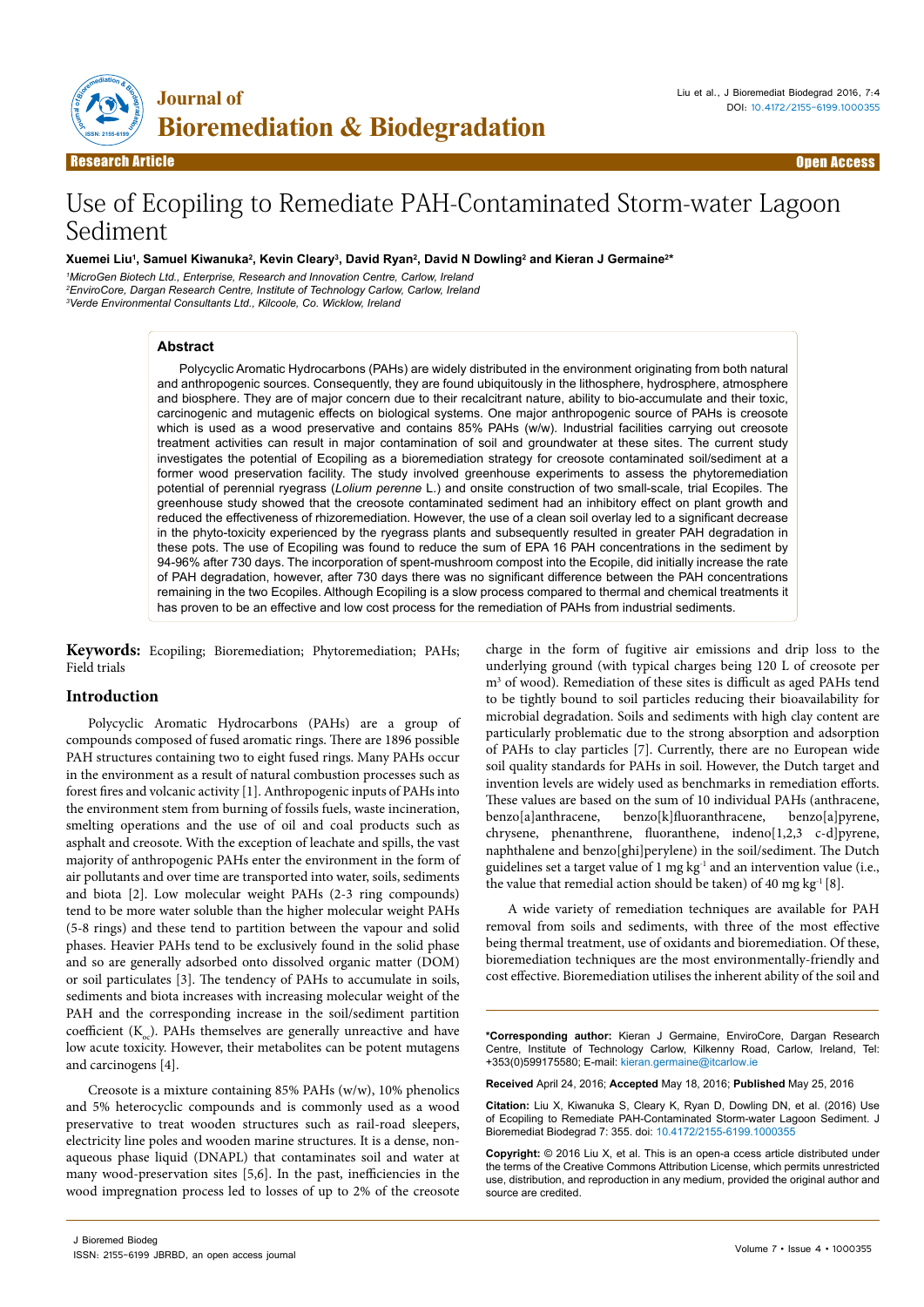plant-associated microbiome to partially or completely degrade organic pollutants. Bacteria are the dominant micro-organisms in PAHcontaminated soil and play a crucial role in degradation of a wide range of PAH species [9]. However, the main drawback of bioremediation is that considerably more time is needed to complete the remediation process [10]. The rate of PAH biodegradation from contaminated soils varies depending on the molecular weight, water solubility and bioavailability of the constituent PAHs as well as other abiotc factors (soil pH, temperature, salinity, concentration of other toxic substances (e.g., metals), water content, availability of macro and micronutrients), and the population sizes of active PAH degrading micro-organisms [11]. Common bioremediation strategies including biostimulation, composting, biopiling and phytoremediation have been used with mixed success on PAH contaminated soil. All of these bioremediation strategies are aerobic processes and consequently, for them to be effective, the oxygen content of the soil needs to be relatively high. This oxygen content can be increased through processes of periodic tillage, continuous sparging with air, or by using oxygen release compounds (ORCs) such as hydrogen or magnesium peroxides. Oxygen diffusion in the soil is also effected by soil texture and structures. Soils and sediments with high clay content tend to have poor structure and consequently, low oxygen, water and nutrient permeability. These soils and sediments can be improved by incorporating materials like gypsum or organic matter such as compost into the soil [12].

The use of plants in conjunction with hydrocarbon degrading and/or plant growth-promoting bacteria (PGPB) has great potential for the remediation of hydrocarbon contaminated soils [13]. Germaine et al. [14] reported the successful remediation of 4800 m3 of soil containing low levels (<2000 ppm) of petrochemicals through Ecopiling over a 2 year period. The Ecopile process involves biostimulation of indigenous hydrocarbon degraders, bio-augmentation through inoculation with known PAH degrading consortia and phytoremediation, through the effect of root growth and penetration throughout the soil and the resulting stimulation of microbial activity in the rhizosphere.

The current study describes a small scale Ecopiling trial on a former wood preserving facility in Ireland. The contaminated soil had originated from sediment that had collected in a storm-water lagoon. During operation, the pond was regularly dredged and the sediment placed in an onsite landfill. This sediment was found to be grossly contaminated with PAHs (200-10,000 mg PAHs kg<sup>-1</sup> soil). In addition, the high clay content of this material made it particularly challenging to work with and to remediate.

# **Materials and Methods**

### **Soil conditions**

Ecopiling was utilised as a remediation technology on a former industrial site in the Republic of Ireland. The sediment from the on-site landfill had high clay content (23.3% sand, 28.8% silt and 47.9% clay, 1.5-2% organic matter) and contained  $575 \pm 63.00$  mg PAHs kg<sup>-1</sup> soil.

### **Greenhouse phytoremediation trials**

A greenhouse trial was initiated to establish the toxicity of the soil to perennial ryegrass (*Lolium perenne* L.) and white clover (*Trifolium repens*). 15 kg of PAH-contaminated sediment was air dried for 24 hrs and passed through a 2 mm sieve, to remove pebbles and debris. The sieved sediment was homogenised by mixing. Triplicate glass beakers containing 1 kg PAH contaminated soil were set up. An additional three beakers containing 1 kg of PAH contaminated sediment were set up and the sediment surface in each of these beakers was covered with uncontaminated soil (from the grounds of IT Carlow) to a depth of 2 cm. A set of control beakers were set up containing 1 kg of the same uncontaminated soil.

Into each glass beaker, 15 seeds of either ryegrass or clover were sown. The plants were cultivated under greenhouse conditions (16 hrs at 24°C, 8 hr at 16°C) for 12 weeks. Another set of control beakers were set up containing PAH contaminated sediment with no plants. Each beaker was watered with 100 ml of deionised water once per week. At the end of the experiment plant height and biomass were measured in each of the beakers.

All of the sediment was removed from each of the glass beakers, air dried for 24 hrs, crushed, sieved and homogenised as described above. 10 g air dried soil samples were subjected to Soxhlet extraction (hexane:acetone solvent 1:1) for 24 hours. The EPA 16 PAHs in these extractions were quantified by Gas Chromatography coupled with Flame Ionisation Detection (GC-FID) using a DB-5 30 m  $\times$  0.25 mm capillary column (oven profile 40°C for 4 minutes, ramp to 270°C (10°C min<sup>-1</sup>) held for 10 minutes, nitrogen gas flow rate 1.5 ml min<sup>-1</sup>, inlet temperature 220°C, FID temperature 270°C, injection volume 5 µl).

### **Field trial Ecopile constructions**

Two tons of sediment was excavated from the landfill for use in a small scale field trial. This sediment was treated with a rotovator to break-up the large soil clods and was divided up into two 1 ton piles which were used to construct two Ecopiles.

The sediment in the two Ecopile systems were treated as follows: Nutrients were mixed into the sediment in the form of nitrogen: phosphorus (25:4) fertiliser at a rate of 5 kg  $m<sup>3</sup>$ . The sediment was also augmented with consortia of PAH degrading bacteria that had been isolated from the contaminated soil from the same site. This consortia was isolated by incubating 10 g of PAH contaminated soil in 500 ml minimal media [15] at 30°C, 100 rpm for 2 weeks and sub-culturing in the same media, supplemented with either naphthalene, fluorene, anthracene or phenanthrene, every 2 weeks for 3 months. This consortia was immobilised in an alginate bead carrier as described in Ref. [16]. Typical bacterial numbers in these beads range from  $10^8$ -10<sup>9</sup> CFU per bead. The alginate beads were applied at a rate of 37 g m-3.

Ecopile 1 had the additional amendment of 0.1 tons of spent mushroom compost in order to improve texture and air diffusion. The Ecopiles were constructed so that they were perpendicular to the prevailing wind. The base layer of sediment (50 mm) was placed over a heavy-duty polythene liner and 1 m lengths of 50 mm drainage pipe were placed at approximately 0.5 m centers, laid laterally across the pile to allow for passive ventilation. The Ecopile was then raised in consecutive 200 cm layers, comprising PAH contaminated sediment and drainage piping to a height of 0.5 m. The Ecopiles were constructed to be trapezoidal in shape and were approximately  $5 \times 1 \times 0.5$  m ( $L \times B \times$ H) in dimension. Finally each Ecopile was capped with uncontaminated topsoil (~5 cm deep) and seeded with a 50/50 Clover: Ryegrass seed mix. A control pile consisting of untreated sediment was set up for the purposes of comparison.

### **Sampling**

Three individual sediment samples were taken from each Ecopile, every 2-4 weeks over a three month period. Each of these samples were analysed for pH, water content, total aerobic bacterial counts, PAH degrader counts and PAH levels. TVC was estimated using standard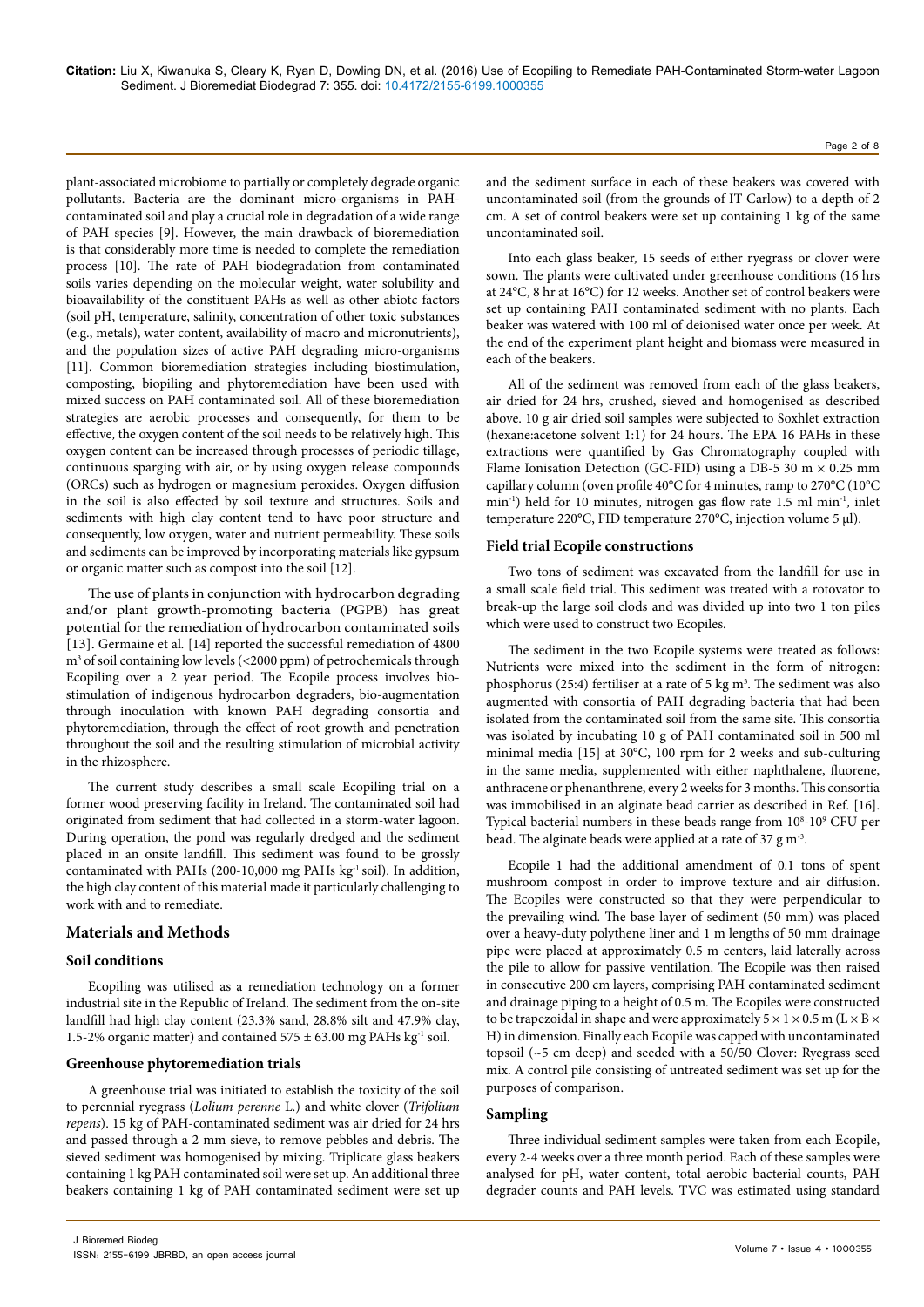plate count methods [17] while PAH degraders were estimated using a modified most probable number method [18]. Triplicate sediment samples were collected at day 0, 56, 161 and 730 and were sent to an independent testing laboratory (TE laboratories, Carlow, Ireland) for PAH quantification and speciation.

## **Results**

Analysis of the PAH contaminated sediment revealed that fluorene, phenanthracene, fluoranthene, pyrene were the predominant PAHs in the soil and accounted for over 70% of the total EPA 16 PAHs present. A feasibility study investigating the use of phytoremediation as a treatment strategy for remediating this creosote contaminated soil/sediment was carried out in the greenhouse.

# **Toxicity of PAH contaminated sediment on growth of rye grass and white clover**

This study involved growing either perennial ryegrass or white clover on creosote contaminated sediment with and without a clean soil overlay. The results showed that the creosote contaminated sediment exhibited significant (P=0.007) toxicity to perennial ryegrass and even greater toxicity on white clover. Biomass production of perennial ryegrass in the creosote contaminated sediment was inhibited by 94% (Figure 1; Table 1). The addition of a 2 cm clean soil overlay on top of the contaminated sediment significantly (P=0.002) reduced this growth inhibition, with perennial ryegrass plants showing a 53% reduction in their biomass compared to plants cultivated in pristine soils. White clover proved to be much more sensitive to the sediment contaminants than perennial ryegrass. The biomass of the clover plants cultivated in creosote contaminated sediment was reduced by 97% compared to plants cultivated in pristine soils. The clean soil overlay did improve the growth of the clover (82% inhibition) but not as dramatically as that seen in ryegrass.



Figure 1: Growth of perennial ryegrass (A) control (uncontaminated soil) (B) PAH contaminated sediment with clean soil overlay and (C) PAH contaminated sediment.

#### **Phyto-remediation of PAHs in greenhouse trial**

PAH analysis of the soils at the end of these greenhouse studies showed that the growth of perennial ryegrass on creosote contaminated soil resulted in a 27% reduction in EPA 16 PAH concentrations compared to those present in the control sediment (Table 2). However, the perennial ryegrass cultivated on creosote contaminated soil having the clean soil overlay resulted in a 55% reduction in PAH concentrations compared to those present in the control soil. In glass beakers planted with clover there was no significant difference in the PAH concentrations in either the creosote contaminated or clean soil overlay treatments compared with the controls (Data not shown).

## **Effectiveness of Ecopiling as a remediation strategy for PAH contaminated sediment**

Two small-scale field trials were constructed to investigate the feasibility of remediating creosote contaminated soil/sediment using Ecopiles (Figure 2). The Ecopiles were monitored over an 86 day period for water content, pH, TVC and PAH degrader count. PAHs concentrations were also determined after 0, 56, 161 and 730 days. Water content and pH values did significantly fluctuate over the course of the 86 day monitoring period in Ecopile 1 but not in Ecopile 2. The addition of the spent mushroom compost was intended to increase aeration and improve soil texture in Ecopile 1. The increased aeration may have led to the increased water content loss observed. There was an unusually warm and dry period between day 14 and day 28, which

|                                       | (q)             | Total Biomass   Stem Biomass<br>(g) | Root Biomass<br>(q) |
|---------------------------------------|-----------------|-------------------------------------|---------------------|
| Ryegrass in Uncontaminated<br>soil    | $2.21 \pm 0.13$ | $1.07 \pm 0.14$                     | $1.14 \pm 0.22$     |
| Ryegrass in PAH sediment +<br>overlay | $1.04 \pm 0.14$ | $0.29 \pm 0.01$                     | $0.75 \pm 0.11$     |
| Ryegrass + PAH sediment               | $0.13 \pm 0.12$ | $0.04 \pm 0.02$                     | $0.09 \pm 0.13$     |

**Table 1:** Biomass (dry weight) of perennial ryegrass in sediment treatments after 12 weeks (Values represent the average of three independent replicates (n=3) and the standard deviation).

| PAH Concentration (mg kg-1) |                                     |                                              |                          |  |  |  |
|-----------------------------|-------------------------------------|----------------------------------------------|--------------------------|--|--|--|
|                             | <b>Unplanted</b><br>Control<br>soil | <b>Rye Grass</b><br>Contaminated<br>sediment | Ryegrass soil<br>overlay |  |  |  |
| Naphthalene                 | 0.000                               | 0.000                                        | 0.000                    |  |  |  |
| Acenaphthene                | 1.739                               | 0.725                                        | 0.000                    |  |  |  |
| Acenaphthylene              | 0.000                               | 0.000                                        | 0.000                    |  |  |  |
| Fluorene                    | 4.500                               | 4.416                                        | 0.000                    |  |  |  |
| Phenanthrene                | 18.927                              | 17.596                                       | 5.564                    |  |  |  |
| Anthracene                  | 12.071                              | 7.896                                        | 4.182                    |  |  |  |
| Fluoranthene                | 116.928                             | 70.841                                       | 48.442                   |  |  |  |
| Pyrene                      | 55.100                              | 41.364                                       | 31.626                   |  |  |  |
| Benzo[a]anthracene          | 16.303                              | 15.311                                       | 11.090                   |  |  |  |
| Chrysene                    | 23.395                              | 16.307                                       | 13.130                   |  |  |  |
| Benzo[b,k]fluoranthene      | 10.020                              | 9.171                                        | 5.948                    |  |  |  |
| Benzo[a]pyrene              | 11.004                              | 8.837                                        | 6.246                    |  |  |  |
| Indeno[1,2,3,cd]pyrene      | 13.528                              | 13.569                                       | 0.000                    |  |  |  |
| Dibenzo[a,h]anthracene      | 1.039                               | 0.943                                        | 0.000                    |  |  |  |
| Benzo[g,h,i]perylene        | 2.433                               | 3.191                                        | 2.560                    |  |  |  |
| Total                       | 286.985                             | 210.167                                      | 128.788                  |  |  |  |
| Std dev                     | 16.823                              | 26.444                                       | 47.120                   |  |  |  |

**Table 2:** PAH concentrations in sediments after 12 week of cultivation in the greenhouse (Values represent the average of three independent replicates, n=3).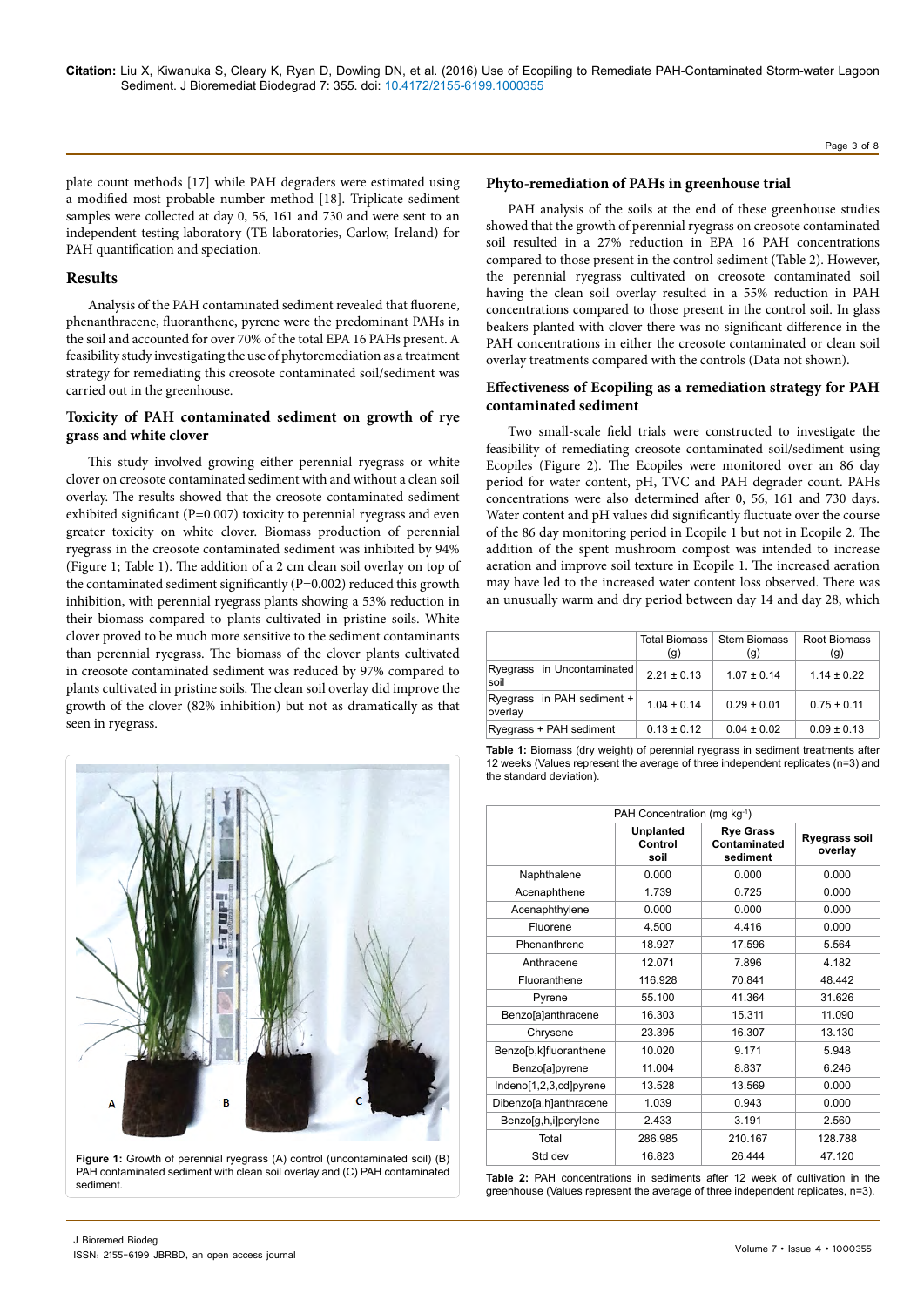Page 4 of 8

may account for the 8% drop in water content levels in Ecopile 1 within this period. There was also a steady reduction in pH in Ecopile 1 over the monitoring period dropping from pH 7.6 to 6.8. Once again, the addition of the spent compost is thought to be responsible for this as the compost is high in acidic compounds such as fulvic and humic acids. The pH of Ecopile 2 remained relatively constant ranging from pH 7.2- 7.5.

Total viable aerobic bacterial counts (TVC) increased in both Ecopiles over the course of the first 28 days of the trial, rising by nearly two orders of magnitude and remained constant thereafter (Figure 3). This rise is likely to be due to a combination of the effect of inoculation and biostimulation of the indigenous bacterial communities as a result of the macronutrient addition. There was no significant difference between the TVC counts of the two Ecopiles at any of the five sampling times. The addition of the spent mushroom compost did not significantly effect TVC counts in Ecopile 1 compared to Ecopile 2 (p>0.05). PAH degrader counts also increased in both Ecopiles over

the course of the first 28 days of the trial, rising by nearly two orders of magnitude and decreased by one order of magnitude thereafter.

PAH quantification showed initial PAH levels of 570  $\pm$  63 mg kg<sup>-1</sup> and  $580 \pm 29$  mg kg<sup>-1</sup> for Ecopiles 1 and 2, respectively. Monitoring of the bioremediation progress showed that there was a rapid drop in PAHs concentrations in the Ecopiles (Figure 4). After 56 days, PAH concentrations remaining in Ecopiles 1 and 2 were 200 and 190 mg kg-1 respectively, corresponding to 66% and 65% reduction in PAH concentrations. After 161 days, the levels of EPA 16 PAHs detected within the Ecopiles soils showed a further reduction in the PAH concentrations with 86% degraded in Ecopile 1 and 81% degraded in Ecopile 2. After 730 days, EPA 16 PAH concentrations were reduced by 96% and 94% in Ecopile 1 and Ecopile 2, respectively (Table 3). The most recalcitrant PAHs proved to be Chrysene and Benzo[g,h,i] perylene, which showed very low degradation rates over the 730 day period. These were followed by Benzo[b,k]fluoranthene and Benzo[a] pyrene which had 44-62% and 46-65% degradation rates, respectively,



Figure 2: (A) Ecopiles two weeks after construction in June 2013 (day 14) (B) Ecopiles 2 months after construction in August 2013 (day 56).



J Bioremed Biodeg ISSN: 2155-6199 JBRBD, an open access journal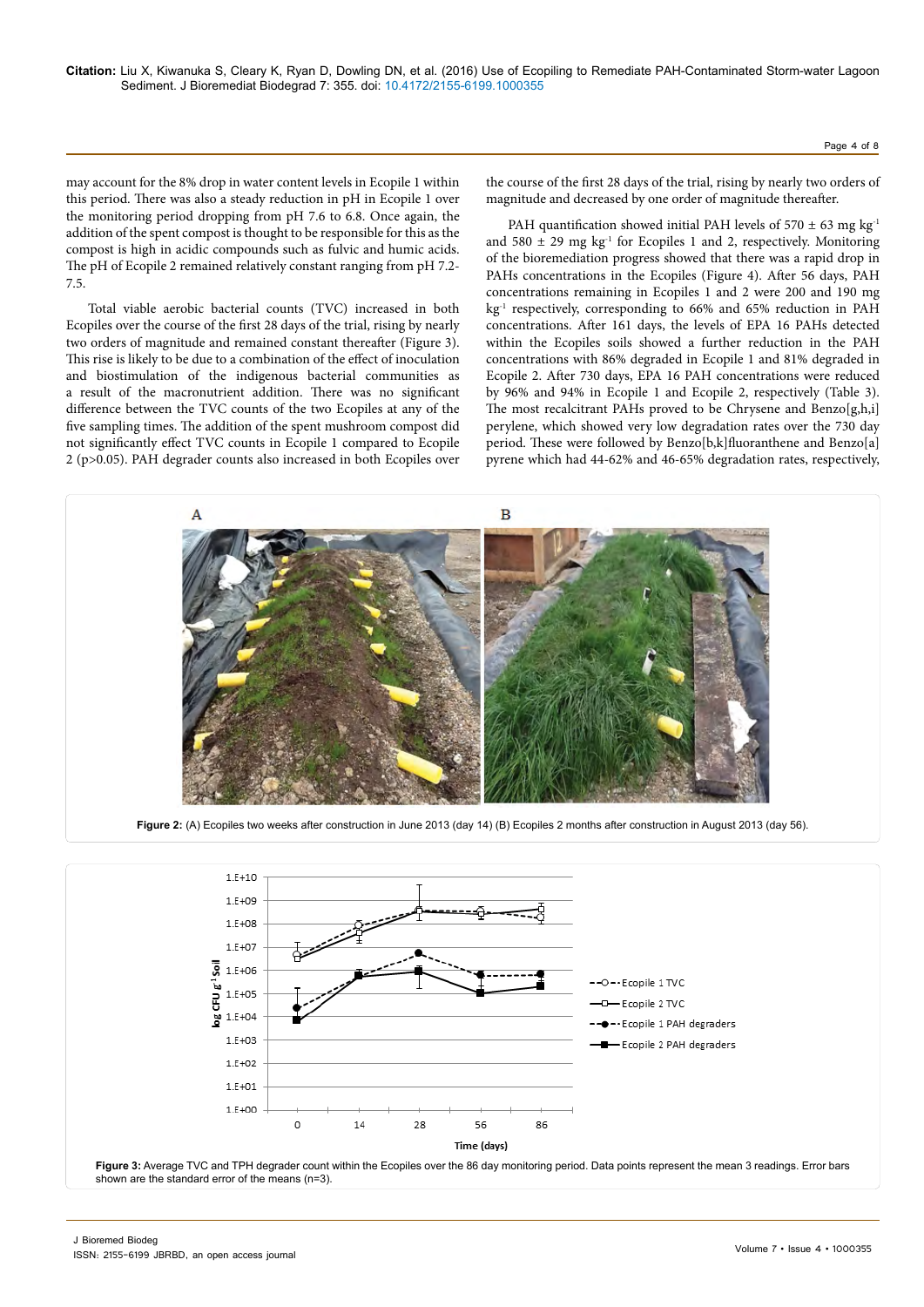**Citation:** Liu X, Kiwanuka S, Cleary K, Ryan D, Dowling DN, et al. (2016) Use of Ecopiling to Remediate PAH-Contaminated Storm-water Lagoon Sediment. J Bioremediat Biodegrad 7: 355. doi: 10.4172/2155-6199.1000355

#### Page 5 of 8

over the 730 day period. The other remaining PAHs were degraded by 80-99%. The PAH analysis of the Ecopile soils suggested that there was considerably more degradation of phenanthrene, fluoranthene, benzo[a]anthracene, benzo[a]pyrene and indeno[1,2,3,cd]pyrene in Ecopile 1 than in Ecopile 2. Many of the unidentified compounds present in the initial contaminated sediment (unidentified peaks) were not observed in the GC-FID profiles after 161 days, suggesting that these compounds were also biodegraded (Figure 5). A control pile containing just untreated sediment showed a 27.5% reduction in EPA 16 PAH concentrations over the 730 day period.

### **Discussion**

This study examined the feasibility of using Ecopiling as a possible remediation system for the removal of PAHs from creosote

contaminated sediment. Ecopiling is a modification of traditional passive composting (biopiling) by incorporating phytoremediation into the remediation process. The Ecopile process also involves biostimulation of indigenous hydrocarbon degraders, bio-augmentation through inoculation with known hydrocarbon degrading consortia and phytoremediation, through the effect of root growth and penetration throughout the soil and the resulting stimulation of microbial activity in the rhizosphere. Greenhouse trials were set up to examine the feasibility of using perennial ryegrass and clover for the purpose of phytoremediating creosote contaminated soil. When grown in creosote contaminated sediment both ryegrass and clover plants had significant reductions in biomass production. Liste and Felgentreu [19] found that ryegrass was the most PAH-tolerant in their study of plant species growing in soil from a coal gasification site (PAH content: 71.4 mg



Figure 4: Levels of EPA 16 PAHs in the Ecopiles over the 730 day monitoring period. Data points represent the mean of triplicate extractions. Error bars shown are the standard error of the means (n=3). Some error bars are hidden behind the datapoint symbols.

|                            | Ecopile 1                               |                                          |            | Ecopile 2                               |                                          |            |
|----------------------------|-----------------------------------------|------------------------------------------|------------|-----------------------------------------|------------------------------------------|------------|
|                            | Initial concentration<br>$(mg Kg^{-1})$ | Final<br>concentration<br>$(mg Kg^{-1})$ | % Degraded | Initial concentration<br>$(mg Kg^{-1})$ | Final<br>concentration<br>$(mg Kg^{-1})$ | % Degraded |
| Naphthalene                | $35.50 \pm 0.11$                        | $0.15 \pm 0.07$                          | 99.58      | $35.43 \pm 0.04$                        | $0.15 \pm 0.07$                          | 99.57      |
| Acenaphthylene             | $12.91 \pm 0.38$                        | $0.45 \pm 0.49$                          | 96.51      | $12.78 \pm 0.15$                        | $0.7 \pm 0.85$                           | 94.52      |
| Acenaphthene               | $4.02 \pm 1.19$                         | $0.15 \pm 0.07$                          | 96.27      | $4.35 \pm 0.04$                         | $0.15 \pm 0.07$                          | 96.55      |
| Fluorene                   | $54.8 \pm 4.98$                         | $0.30 \pm 0.28$                          | 99.45      | $51.07 \pm 0.04$                        | $0.5 \pm 0.02$                           | 99.02      |
| Phenanthrene               | $160.85 \pm 0.20$                       | $0.55 \pm 0.21$                          | 99.66      | $152.75 \pm 3.78$                       | $0.55 \pm 0.07$                          | 99.64      |
| Anthracene                 | $17.69 \pm 3.56$                        | $1.90 \pm 1.13$                          | 89.26      | $21.47 \pm 0.31$                        | $1.75 \pm 0.21$                          | 91.85      |
| Fluoranthene               | $141.13 \pm 26.43$                      | $2.65 \pm 1.34$                          | 98.12      | $153.78 \pm 10.8$                       | $4.45 \pm 1.06$                          | 97.11      |
| Pyrene                     | $63.31 \pm 12.06$                       | $5.90 \pm 2.82$                          | 90.68      | $71.63 \pm 4.16$                        | $6.6 \pm 0.71$                           | 90.79      |
| <b>Benzo</b> [a]anthracene | $35.92 \pm 7.32$                        | $1.15 \pm 0.35$                          | 96.80      | $36.39 \pm 1.68$                        | $2.2 \pm 0.99$                           | 93.95      |
| Chrysene                   | $2.11 \pm 0.00$                         | $2.10 \pm 0.28$                          | 0.31       | $3.39 \pm 0.08$                         | $3.55 \pm 1.2$                           | 0.00       |
| Benzo[b,k]fluoranthene     | $7.24 \pm 1.30$                         | $2.70 \pm 0.56$                          | 62.70      | $7.74 \pm 2.10$                         | $4.3 \pm 8.4$                            | 44.46      |
| Benzo[a]pyrene             | $5.74 \pm 0.73$                         | $2.00 \pm 0.35$                          | 65.19      | $5.23 \pm 2.33$                         | $2.8 \pm 4.2$                            | 46.41      |
| Indeno [1,2,3 cd] pyrene   | $26.54 \pm 3.71$                        | $1.60 \pm 0.28$                          | 93.97      | $20.40 \pm 3.09$                        | $2.05 \pm 0.78$                          | 89.95      |
| Dibenzo [a,h] anthracene   | $0.77 \pm 0.00$                         | $0.15 \pm 0.07$                          | 80.42      | $1.53 \pm 0.38$                         | $0.45 \pm 0.99$                          | 70.50      |
| Benzo [g,h,i] perylene     | $1.38 \pm 0.50$                         | $1.35 \pm 0.35$                          | 2.09       | $2.07 \pm 0.27$                         | $1.9 \pm 0.71$                           | 8.25       |
| Total                      | $570.00 \pm 63.91$                      | $23.00 \pm 8.65$                         | 95.95      | 580.00 ± 29.21                          | $32.10 \pm 8.97$                         | 94.46      |

**Table 3:** Percentage degradation of individual PAHs within the Ecopiles after 730 days (n=3).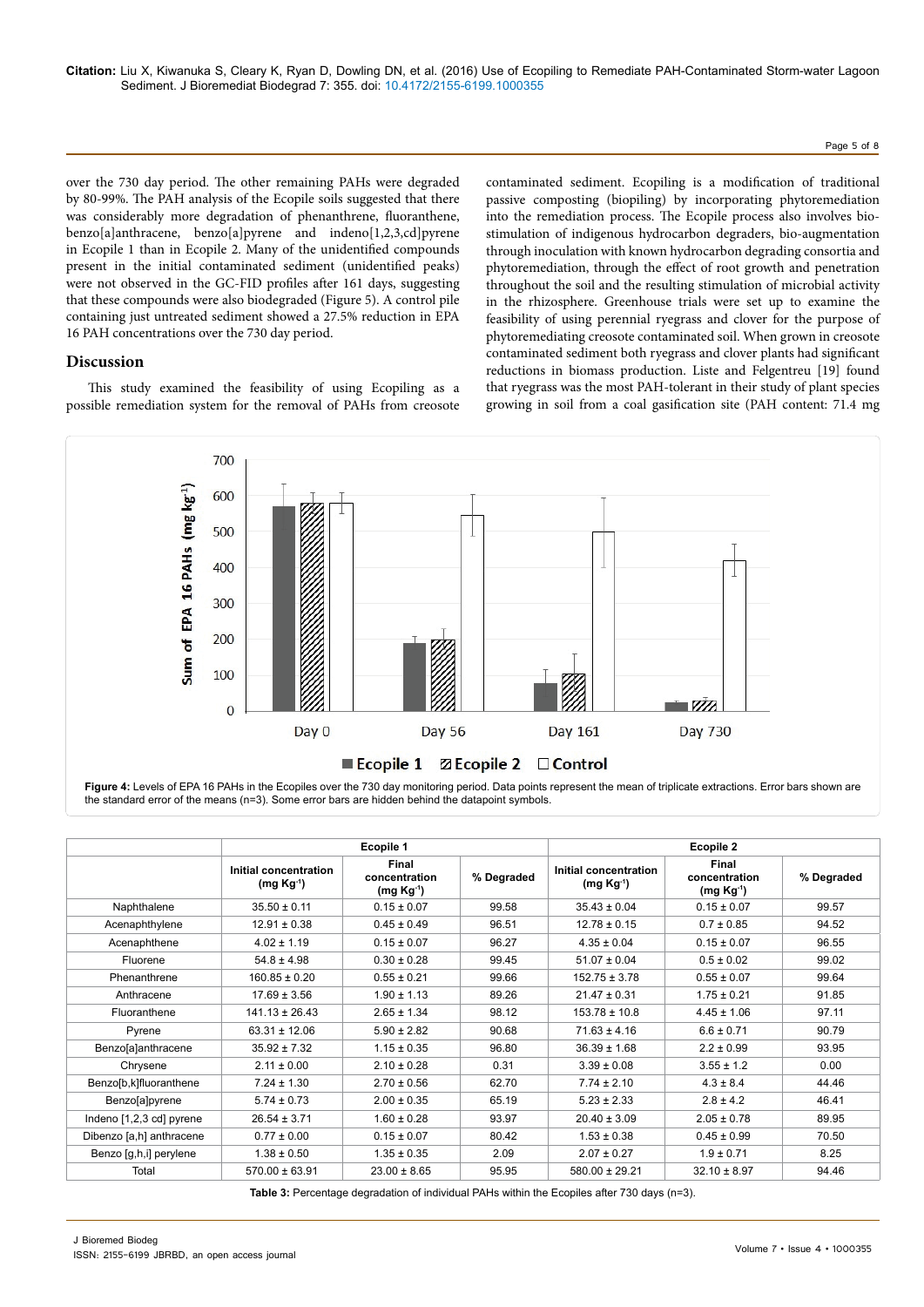**Citation:** Liu X, Kiwanuka S, Cleary K, Ryan D, Dowling DN, et al. (2016) Use of Ecopiling to Remediate PAH-Contaminated Storm-water Lagoon Sediment. J Bioremediat Biodegrad 7: 355. doi: 10.4172/2155-6199.1000355

**Figure 5:** GC-FID chromatograph showing detection of PAHs in Ecopile 1 at day O (red trace) and after 161 days (black trace).

kg<sup>-1</sup>). However, they reported up to a 50% decrease in root and shoot yield in ryegrass. The reduction in growth was thought to be due to toxicity of low molecular weight constituents. Yu et al*.* [20] showed that both phenanthrene and pyrene significantly decreased the biomass of ryegrass plants. While in an earlier report, Yu et al. [21] found no effects on plant growth or any sign of stress in white clover and perennial ryegrass grown in soil spiked with phenanthrene and pyrene at rates up to 375 mg kg-1. Saison et al. [22] found that the growth of Italian rye-grass (*Lolium multiflorum var. Fastyl*) and red clover (*Trifolium pratense*) on coking plant soils with 2077 mg PAH kg<sup>-1</sup> soil was similar to plant growth in an uncontaminated control. In the current study we found that sowing the plant seeds in a thin layer of clean soil led to significant improvements in plant biomass. Seed germination is a very sensitive phase of plant growth, and many classical toxicity assays are based upon germination or seedling emergence in the presence of contaminants. Henner et al*.* [23] found that seed germination was strongly inhibited by low molecular weight, water-soluble compounds, for example toluene, styrene and naphthalene. Kuiper et al*.* [24] also found that naphthalene reduced seedling emergence. Seedlings grown in naphthalene contaminated (200 mg Kg-1) soil produced no above ground growth. Liu et al*.* [25] found the high levels of phenanthrene (200 mg kg-1) exhibited toxic effects on ryegrass but this toxicity was only observed after 75 days. The analysis of the soils in the current study showed that there were low molecular weights PAHs present which may have been responsible for the reduced biomass observed.

In the greenhouse trials the growth of ryegrass in the creosote contaminated soil did result in greater PAH degradation than in the unplanted controls. Glass beakers with greater ryegrass biomass had greater levels of PAH biodegradation. Yu et al*.* [21] showed that ryegrass enhanced the dissipation of phenanthrene and pyrene through the significant  $(p<0.05)$  increase in peroxidase activities in soil. Olson et al*.* [26] found that planting soil with perennial ryegrass led to 85% dissipation of PAHs in contaminated soil. There are also many other reports of successfully using ryegrass in PAH phytoremediation studies (e.g., Ref. [27] and Ref. [28]).

The effectiveness of phytoremediation of PAHs in contaminated soil

can be enhanced through the introduction of PAH degrading microbes. Afzal et al*.* [29] studied the effect of Italian ryegrass when it was grown in non-sterilised soil polluted with hydrocarbons and inoculated with different alkane-degrading strains of *Pantoea* sp. and *Pseudomonas* sp. This inoculation had a beneficial effect on plant biomass production and hydrocarbon degradation. Teng et al*.* [30] examined the effects of inoculation with *Rhizobium meliloti* on phytoremediation of aged PAHs by alfalfa. Planting with uninoculated Alfalfa and Alfalfa inoculated with *R. meliloti* significantly lowered the initial soil PAH concentrations by 37.2 and 51.4% respectively compared with unplanted control soil. However, the inoculation of soils with hydrocarbon degraders is not always guaranteed to be successful in increasing biodegradation rates. Pritchard et al*.* [31] bioaugmented PAH contaminated soil with a PAH degrading *Sphingomonas sp.*, along with macronutrients. However, PAH degradation rates were not enhanced compared to untreated controls. On further analysis they found that undetermined compounds in the alkaline fraction of creosote extracts caused the highest level of inhibition in PAH degradation activity. It is generally accepted that microbes introduced into soil through liquid applications show poor survival rates [32]. For successful bioaugmentation, the added microorganisms must fill a unique metabolic niche in the soil microbial community or be protected by encapsulation [33,34]. In the current study, a constructed functional microbiome of PAH degrading bacteria (previously isolated from the same site) were encapsulated in calcium alginate beads. It has been previously shown that this is a useful way of inoculating polychlorinated biphenyl and diesel degrading microbes into soil [14,16]. These beads degrade slowly over time, giving the inoculum time to adapt to the conditions of the soil and protecting them from predation and competition.

In the current study, we also report a 95% reduction in PAH concentration after 730 days in Ecopile 1 and a 94% reduction in Ecopile 2. There have been a number of studies demonstrating the successful use of biopiling to remediate PAH contaminated soil. Lors et al. [35] used large field scale windrows (5000 tons each) to remediate soils heavily contaminated with PAHs (3000 mg kg<sup>-1</sup>). After 181 days they reported 85% degradation of EPA 16 PAHs. This reduction of PAH concentration was linked to the bacterial community, which

Page 6 of 8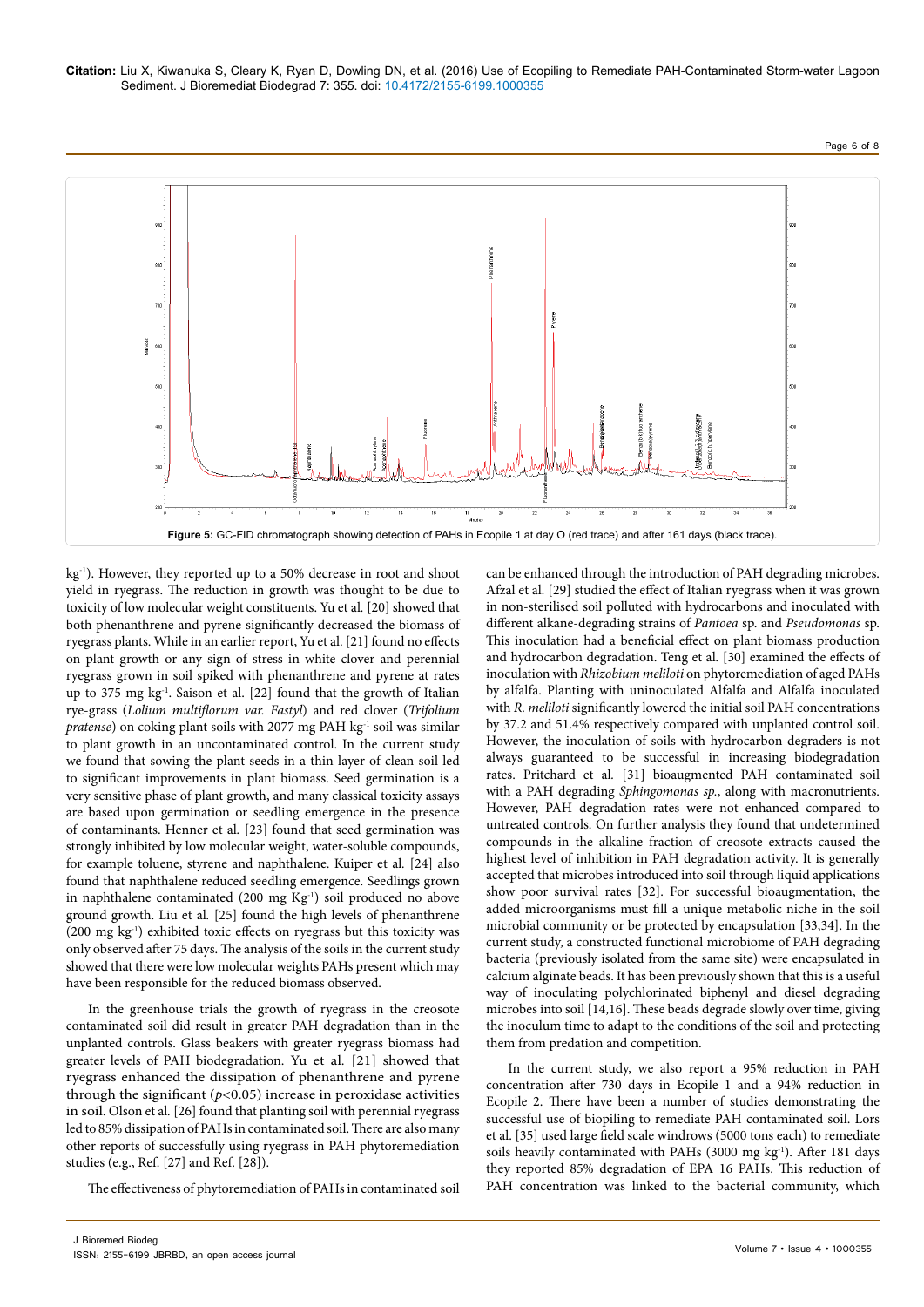was characterised by having a high diversity and the persistence of an introduced bacterial consortium during the entire biotreatment process. Llado et al. [36] used a dynamic biopile as a remediation strategy for a creosote-contaminated soil. This led to a 98% depletion of the low molecular weight PAH fraction while some high molecular weight PAHs (4-5 rings) were either partially or not degraded at all after a 180-day treatment. They found that additional biostimulation was necessary after the biopiling process to remove these residual PAHs. Gandolfi et al. [37] constructed small scale biopiles and used compost amendments on PAH contaminated soil. Their results showed that the addition of compost was effective in enhancing the degradation of PAHs (particularly the four-ringed PAHs) and in reducing the over-all toxicity of the soil. In the current study the addition of spent mushroom compost initially significantly enhanced the degradation of EPA 16 PAHs (by 30%) in the compost amended Ecopile compared to the Ecopile without compost. However, after 730 days there was no significant difference in the concentrations of the 16 EPA PAHs.

One of the possible disadvantages of using a phytoremediation system to remediate toxic compounds from the soil is the potential for transfer of the toxic components or their metabolites into plant tissues and so enter into the ecosystems food chain via herbivorous primary consumers. This is unlikely to be an issue with PAHs as their low water solubility and high log  $K_{\text{ow}}$  values result in very little plant uptake and translocation. For example, Reilley et al*.* [38] found the total accumulation of pyrene and anthracene in roots and shoots of different plants accounted for <0.03% of total added PAHs. Thus, uptake of PAH by vegetation is insignificant. The potential for dermal contact and dust generation is reduced in the Ecopile system as the contaminated soil is covered with a layer of clean soil and the roots of the plants prevent soil erosion by the wind and thus reduce the generation of contaminated dust particles leaving the site during the remediation process.

### **Conclusion**

The creosote contaminated sediment used in this study was found to significantly inhibit the growth of ryegrass and clover, and consequently reduced the effectiveness of the phytoremediation of the PAHs. The use of a thin layer of clean soil over the PAH contaminated sediment significantly increased the growth of ryegrass with a corresponding increase in PAH degradation. The incorporation of spent mushroom compost, as a soil conditioning agent, had no significant effect on the PAH levels within the Ecopiles after 730 days. Ecopiling proved to be an effective bioremediation technique for the removal of PAHs from industrial clayey sediments, with a reduction of 94-96% in the sum of EPA 16 PAH concentrations in the sediment after 730 days. One of the key advantages to this system is the reduced costs of the remediation process, as once constructed, there is little additional cost in terms of labour and maintenance (although the longer process time may incur additional monitoring costs). The other major advantage is that the aesthetics and many ecological functions are rapidly restored to the site. Ecopiling is a relatively slow process but it is a useful technique for remediating abandoned or very large sites where the cost of thermal/ chemical treatment would be prohibitively high.

#### **Acknowledgements**

This work was funded in part by the Irish Higher Education Authority (HEA) under the TSR III project 'Agribiotics' and the Technology Innovation Development Award 2011 funded by the Science Foundation Ireland (SFI).

#### **References**

1. [Abdel-Shafya HI, Mansourb MSM \(2016\) A review on polycyclic aromatic](http://www.sciencedirect.com/science/article/pii/S1110062114200237) [hydrocarbons: Source, environmental impact, effect on human health and](http://www.sciencedirect.com/science/article/pii/S1110062114200237) [remediation. Egyptian Journal of Petroleum 25: 107-123.](http://www.sciencedirect.com/science/article/pii/S1110062114200237)

2. [Gan S, Lau EV, Ng HK \(2009\) Remediation of soils contaminated with polycyclic](http://www.ncbi.nlm.nih.gov/pubmed/19700241)  [aromatic hydrocarbons \(PAHs\). J Hazard Mater 172: 532-549.](http://www.ncbi.nlm.nih.gov/pubmed/19700241)

Page 7 of 8

- 3. [Haritash AK, Kaushik CP \(2009\) Biodegradation aspects of polycyclic aromatic](http://www.ncbi.nlm.nih.gov/pubmed/19442441)  [hydrocarbons \(PAHs\): a review. J Hazard Mater 169: 1-15.](http://www.ncbi.nlm.nih.gov/pubmed/19442441)
- 4. [Dubrovskaya EV, Pozdnyakova NN, Muratova AY, Turkovskaya OV \(2016\)](http://link.springer.com/article/10.1134%2FS1021443716010052)  [Changes in phyto-toxicity of polycyclic aromatic hydrocarbons in the course of](http://link.springer.com/article/10.1134%2FS1021443716010052)  [microbial degradation. Russian Journal of Plant Physiology 63: 172-179.](http://link.springer.com/article/10.1134%2FS1021443716010052)
- 5. [Rogers SW, Ong SK, Moorman TB \(2007\) Mineralization of PAHs in coal-tar](http://www.sciencedirect.com/science/article/pii/S0045653507007163)  [impacted aquifer sediments and associated microbial community structure](http://www.sciencedirect.com/science/article/pii/S0045653507007163)  [investigated with FISH. Chemosphere 69: 1563-1573.](http://www.sciencedirect.com/science/article/pii/S0045653507007163)
- 6. [ATSDR \(1995\) Toxicological profile for polycyclic aromatic hydrocarbons](http://www.atsdr.cdc.gov/toxprofiles/tp.asp?id=122&tid=25)  [\(PAHs\). Agency for Toxic Substances and Disease Registry, US Department of](http://www.atsdr.cdc.gov/toxprofiles/tp.asp?id=122&tid=25)  [Health and Human Services, Public Health Service, Atlanta, GA.](http://www.atsdr.cdc.gov/toxprofiles/tp.asp?id=122&tid=25)
- 7. [Lau EV, Gan S, Ng HK \(2010\) Extraction techniques for polycyclic aromatic](http://www.ncbi.nlm.nih.gov/pubmed/20396670)  [hydrocarbons in soils. Int J Anal Chem 2010: 398381.](http://www.ncbi.nlm.nih.gov/pubmed/20396670)
- 8. [Esdat \(2000\) Dutch Target and Intervention Values.](http://www.esdat.net/Environmental_Standards.aspx)
- Deka H, Lahkar J (2016) Soil bacteria for Polycyclic Aromatic Hydrocarbon [\(PAH\) remediation: Application Potentialities and Limitations. In: Hakeem KR,](http://link.springer.com/chapter/10.1007%2F978-3-319-27455-3_15)  [Akhtar MS, Abdullah SNA \(Eds\) Plant, Soil and Microbes. Springer pp. 291-](http://link.springer.com/chapter/10.1007%2F978-3-319-27455-3_15) [316.](http://link.springer.com/chapter/10.1007%2F978-3-319-27455-3_15)
- 10. [De Boer J, Wagelmans \(2016\) Polycyclic Aromatic Hydrocarbons in soils](http://onlinelibrary.wiley.com/doi/10.1002/clen.201500199/abstract)[practical options for remediation. J Clean Soil, Air, Water 44: 1-6.](http://onlinelibrary.wiley.com/doi/10.1002/clen.201500199/abstract)
- 11. [Harmsen J, Rulkens WH, Sims RC, Rijtema PE, Zweers AJ \(2007\) Theory and](http://www.ncbi.nlm.nih.gov/pubmed/17596619)  [application of land farming to remediate polycyclic aromatic hydrocarbons and](http://www.ncbi.nlm.nih.gov/pubmed/17596619)  [mineral oil-contaminated sediments: Beneficial reuse. J Environ Qual 36: 1112-](http://www.ncbi.nlm.nih.gov/pubmed/17596619) [1122.](http://www.ncbi.nlm.nih.gov/pubmed/17596619)
- 12. [Uqab B, Mudasir S, Qayoom A, Nazir R \(2016\) Bioremediation: A Management](http://www.omicsonline.org/open-access/bioremediation-a-management-tool-2155-6199-1000331.php?aid=69578)  [Tool. J Bioremed Biodeg 7: 331.](http://www.omicsonline.org/open-access/bioremediation-a-management-tool-2155-6199-1000331.php?aid=69578)
- 13. [Khan S, Afzal M, Iqbal S, Khan QM \(2013\) Plant-bacteria partnerships for the](http://www.ncbi.nlm.nih.gov/pubmed/23058201)  [remediation of hydrocarbon contaminated soils. Chemosphere 90: 1317-1332.](http://www.ncbi.nlm.nih.gov/pubmed/23058201)
- 14. [Germaine KJ, Byrne J, Liu X, Culhane J, Keohane J, et al. \(2014\) Ecopiling:](http://www.ncbi.nlm.nih.gov/pubmed/25601875)  [A combined phytoremediation and passive biopiling System for remediating](http://www.ncbi.nlm.nih.gov/pubmed/25601875)  [hydrocarbon impacted soils at field scale. Front Plant Sci 5: 756.](http://www.ncbi.nlm.nih.gov/pubmed/25601875)
- 15. [Abraham WR, Nogales B, Golyshin PN, Pieper DH, Timmis KN \(2002\)](http://www.ncbi.nlm.nih.gov/pubmed/12057677)  [Polychlorinated biphenyl-degrading microbial communities in soils and](http://www.ncbi.nlm.nih.gov/pubmed/12057677)  [sediments. Curr Opin Microbiol 5: 246-253.](http://www.ncbi.nlm.nih.gov/pubmed/12057677)
- 16. [Power B, Liu X, Germaine KJ, Ryan D, Brazil D, et al. \(2011\) Alginate beads](http://www.ncbi.nlm.nih.gov/pubmed/21395945)  [as a storage, delivery and containment system for genetically modified PCB](http://www.ncbi.nlm.nih.gov/pubmed/21395945)  [degrader and PCB biosensor derivatives of Pseudomonas fluorescens F113. J](http://www.ncbi.nlm.nih.gov/pubmed/21395945)  [Appl Microbiol 110: 1351-1358.](http://www.ncbi.nlm.nih.gov/pubmed/21395945)
- 17. [Skinner FA, Jones PCT, Mollison JE \(1952\) A Comparison of a direct- and a](http://mic.microbiologyresearch.org/content/journal/micro/10.1099/00221287-6-3-4-261)  [plate-counting technique for the quantitative estimation of soil micro-organisms.](http://mic.microbiologyresearch.org/content/journal/micro/10.1099/00221287-6-3-4-261)  [J Gen Micro 6: 261-271.](http://mic.microbiologyresearch.org/content/journal/micro/10.1099/00221287-6-3-4-261)
- 18. [Johnsen AR, Bendixen K, Karlson U \(2002\) Detection of microbial growth on](http://www.ncbi.nlm.nih.gov/pubmed/12039720)  [Polycyclic Aromatic Hydrocarbons in microtiter plates by using the respiration](http://www.ncbi.nlm.nih.gov/pubmed/12039720)  [indicator WST-1. Appl Environ Microbiol 68: 2683-2689.](http://www.ncbi.nlm.nih.gov/pubmed/12039720)
- 19. [Liste HH, Felgentreu D \(2006\) Crop growth, culturable bacteria, and degradation](http://www.sciencedirect.com/science/article/pii/S0929139305000971)  [of petrol hydrocarbons \(PHCs\) in a long-term contaminated field soil. Appl Soil](http://www.sciencedirect.com/science/article/pii/S0929139305000971)  [Ecol 31: 43-52.](http://www.sciencedirect.com/science/article/pii/S0929139305000971)
- 20. [Yu XZ, Wu SC, Wu FY, Wong MH \(2011\) Enhanced dissipation of PAHs from](http://www.ncbi.nlm.nih.gov/pubmed/21176862)  [soil using mycorrhizal ryegrass and PAH-degrading bacteria. J Hazard Mater](http://www.ncbi.nlm.nih.gov/pubmed/21176862)  [186: 1206-1217.](http://www.ncbi.nlm.nih.gov/pubmed/21176862)
- 21. [Xu SY, Chen YX, Wu WX, Wang KX, Lin Q, et al. \(2006\) Enhanced dissipation](http://www.ncbi.nlm.nih.gov/pubmed/15985280)  [of phenanthrene and pyrene in spiked soils by combined plants cultivation. Sci](http://www.ncbi.nlm.nih.gov/pubmed/15985280)  [Total Environ 363: 206-215.](http://www.ncbi.nlm.nih.gov/pubmed/15985280)
- 22. [Saison C, Perrin-Ganier C, Schiavon M, Morel JL \(2004\) Effect of cropping](http://www.ncbi.nlm.nih.gov/pubmed/15158040)  [and tillage on the dissipation of PAH contamination in soil. Environ Pollut 130:](http://www.ncbi.nlm.nih.gov/pubmed/15158040)  [275-285.](http://www.ncbi.nlm.nih.gov/pubmed/15158040)
- 23. [Henner P, Schiavon M, Druelle V, Lichtfouse E \(1999\) Phytotoxicity of ancient](http://www.sciencedirect.com/science/article/pii/S0146638099000807)  [gaswork soils. Effect of polycyclic aromatic hydrocarbons \(PAHs\) on plant](http://www.sciencedirect.com/science/article/pii/S0146638099000807)  [germination. Organic Geochemistry 30: 963-969.](http://www.sciencedirect.com/science/article/pii/S0146638099000807)
- 24. [Kuiper I, Bloemberg GV, Lugtenberg BJ \(2001\) Selection of a plant-bacterium](http://www.ncbi.nlm.nih.gov/pubmed/11605959)  [pair as a novel tool for rhizostimulation of polycyclic aromatic hydrocarbon](http://www.ncbi.nlm.nih.gov/pubmed/11605959)[degrading bacteria. Mol Plant Microbe Interact 14: 1197-1205.](http://www.ncbi.nlm.nih.gov/pubmed/11605959)